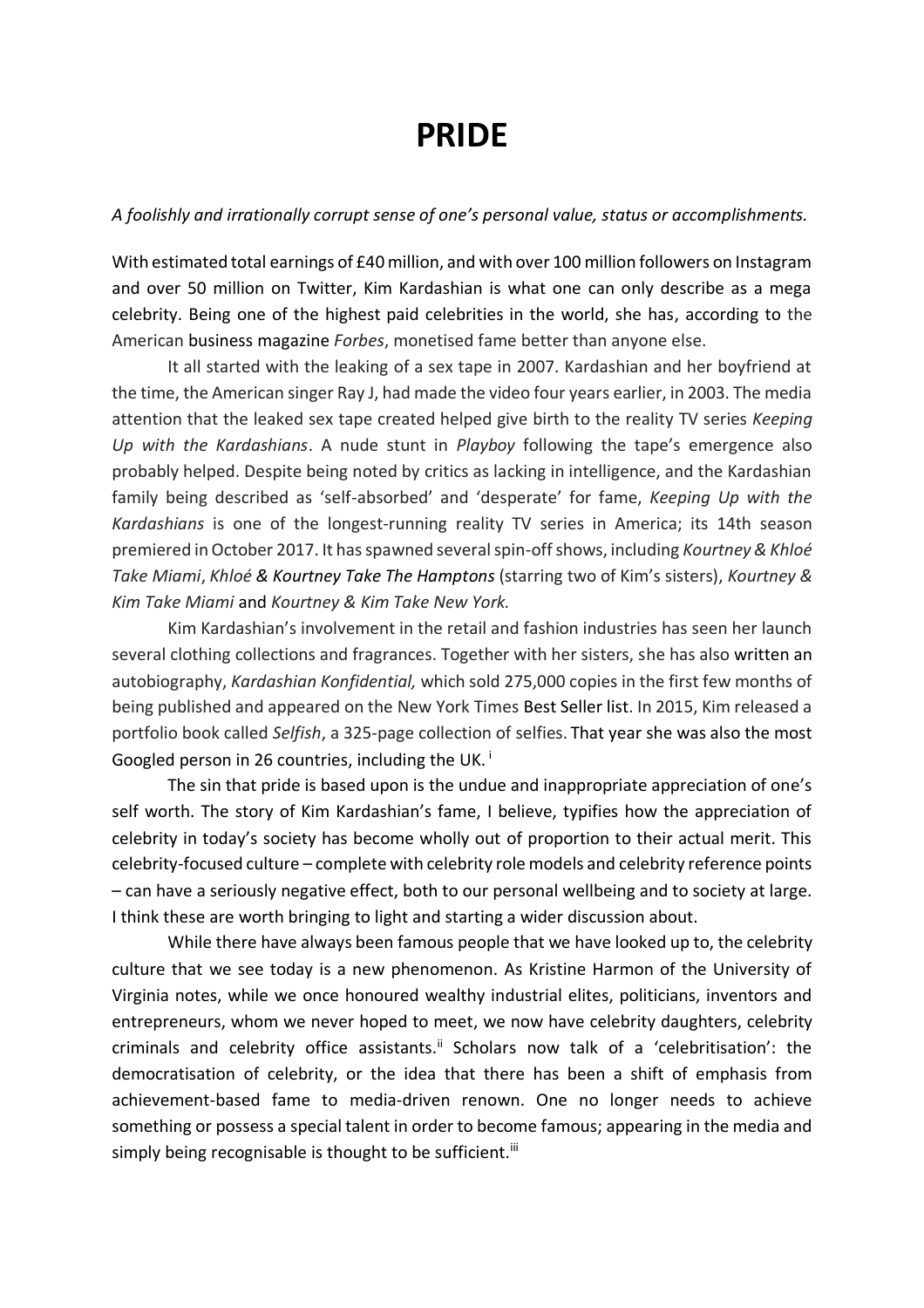The British journalist Malcolm Muggeridge coined the term 'famous for being famous', saying that, "In the past, if someone was famous or notorious, it was for something – as a writer or an actor or a criminal; for some talent or distinction or abomination. Today one is famous for being famous. People who come up to one in the street or in public places to claim recognition nearly always say: 'I've seen you on the telly!'"iv Psychologists Donna Rockwell and Davis Giles explain this change in celebrity status, saying that the two phenomena – fame as a condition 'of being glorified' and celebrity as a process of media exposure – coincide in contemporary culture so that a local television personality is accorded the same kind of fame bestowed upon Shakespeare.<sup>v</sup>

Retired academic and writer Michael Foley argues in his book, *The Age of Absurdity,* that an inner emptiness brings out a craving for attention of the sort 'I am seen, therefore I am'. In the extreme form, he writes, this becomes a craving for celebrity and the desire to be noticed not just now and by a few, but to be bathed always in a universal warm glow of recognition, admiration, envy and desire.vi

The lure of fame and fortune, which is at the centre of our celebrity culture, affects the aspirations of today's younger generation, whether we want it to or not. The TV singing contest, *The X Factor*, for example, is said to have attracted 200,000 applicants in 2009 – all hoping to stumble upon the golden ticket for a life of fame and fortune.<sup>vii</sup>

A survey from 2014, of around 1,300 British children aged five to 10, found that 'just want to be rich' topped the career choice charter (22 per cent), followed by 'famous' (19 per cent). The more traditional career dreams of becoming a 'police officer' (16 per cent), a 'zookeeper' (14 per cent) and a 'fire fighter' (13 per cent)<sup>viii</sup> lagged behind. A similar survey from 2009, of 3,000 British parents, found that the top three career aspirations for their five to 11-year-olds were sports star, pop star and actor. This compares with teacher, banker and doctor, which children hoped to become 25 years ago. The survey also found that, according to parents, the media has the biggest influence on their children's ambitions.<sup>ix</sup> Commenting on this survey, *The Guardian's* Emma Brockes argued that these career choices reflect today's fashion. She writes, "When children wanted to be doctors it wasn't because they were genuinely more interested in the function of the spleen than they are now; you go where the respect is and the respect has gone to some weird places."

The American civil rights attorney and author Lisa Bloom came to a similar conclusion in her book, *Think: Straight Talk for Women to Stay Smart in a Dumbed-Down World*. Citing a survey of young American women, which found that 25 per cent would rather win *America's Next Top Model* than the Nobel Peace Prize, and that 23 per cent would rather lose their ability to read than their figures; Bloom argues that women are acting rationally in today's "shallow, self-absorbed celebutainment culture", which rewards girls for looks over brains. $x$ 

In an interview back in 2013, the former US president, Barack Obama, criticised shows like *Keeping Up with The Kardashians* for corrupting the values of today's children. Describing pre-celebrity culture, he said: "There was not that window into the lifestyles of the rich and famous. Kids weren't monitoring every day what Kim Kardashian was wearing, or where Kayne West was going on vacation, and thinking that somehow that was the mark of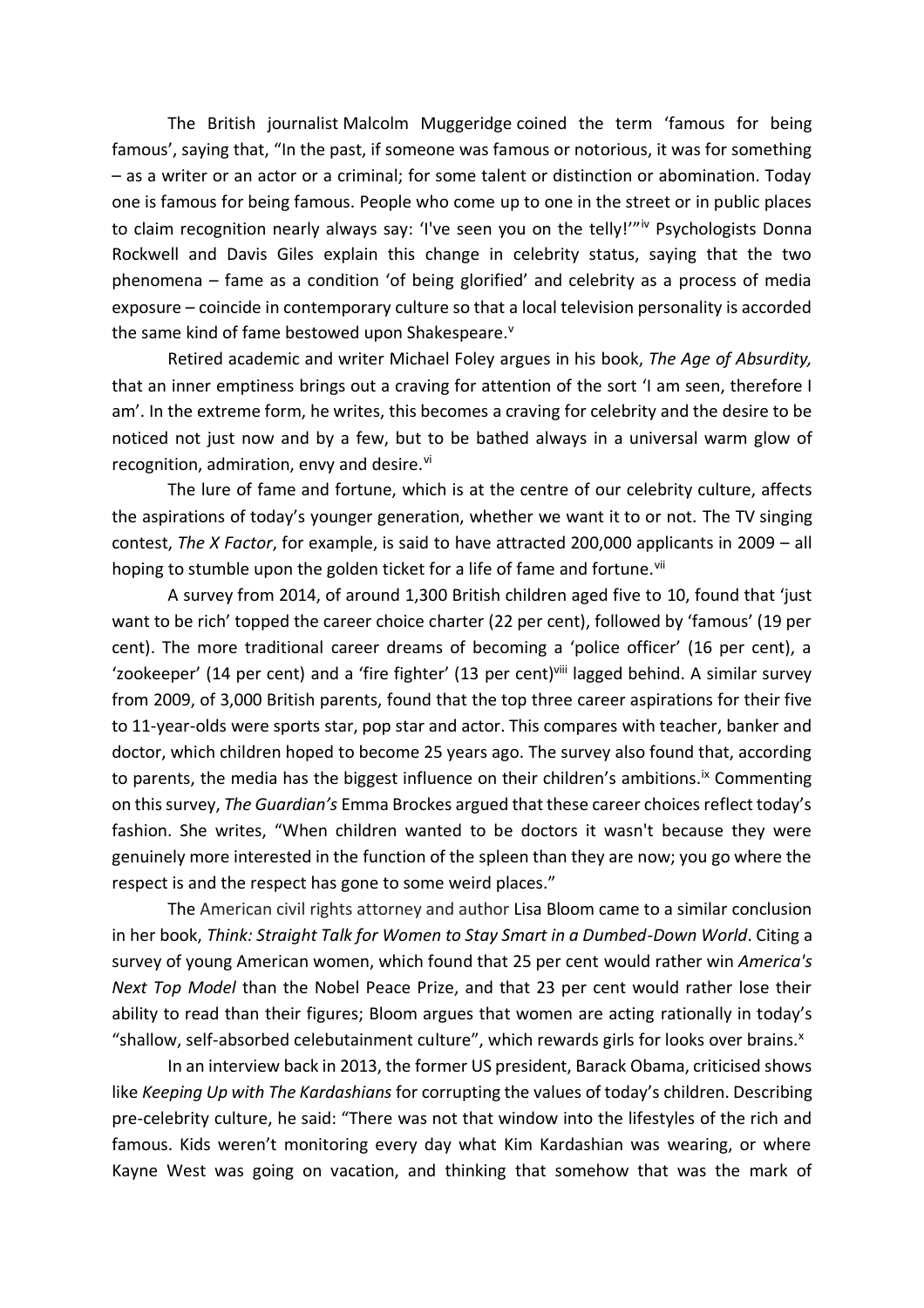success."<sup>xi</sup> In a similar vein, in Britain, the former Secretary of State for Work and Pensions, Iain Duncan Smith, has publicly argued against the endorsement of today's celebrity culture. In an interview with *The Guardian* newspaper, he said, "If you look at the footballers, you look at our celebrity culture, we seem to be saying, "This is the way you want to be." We seem to be a society that celebrates all the wrong people. Kids are meant to believe that their stepping-stone to massive money is *The X Factor*."<sup>xii</sup> Former culture minister, Barbara Follett, has also taken a stand against this culture, arguing that children suffer in a culture that values fame and wealth above hard work. She said, "Kids nowadays just want to be famous. If you ask little girls, they either want to be footballers' wives or win *The X Factor*. Our society is in danger of being Barbie-dolled."xiii

As I mentioned earlier, this celebrity-focused culture is a recent phenomenon that has crept into the very essence of our societal conscience and become normalised. While the generations that grew up before this celebrity storm can snarl and mock the phenomenon – because we have something to compare it to  $-$  for the generation growing up now it's a normal state of affairs. The celebrities our young ones see in the media will inevitably become their role models. That is why a discussion about the celebrity culture and what values and aspirations it comes with is both important and overdue.

As an example of the great role that celebrities play, the number one trending person on Google Search in 2015 was Lamar Odom. For anyone who has not yet heard of him, he used to be married to Khloé Kardashian, Kim's sister, and he has made several appearances on the Kardashian's reality TV show. The couple briefly had their own reality series, *Khloé & Lamar*. In October 2015, Lamar was found unconscious in a brothel in Nevada, having overdosed. The media went crazy and the story was told and updated countless times across media platforms.<sup>xiv</sup> This was undoubtedly a difficult time for both Lamar and his loved ones, but the world must have gone quite crazy, as the story engaged millions of people around the world. Another Kardashian family member wrote one of the top-10 tweets of 2015. When Caitlyn Jenner – Kim Kardashian's former stepfather and a reality TV star – sent out her first ever tweet, which read, "I'm so glad after such a long struggle to be living my true self. Welcome to the world of Caitlyn. Can't wait for you to get to know her/me," it received over 400,000 likes and was retweeted almost 200,000 times.<sup>xv</sup>

Another statistic I find shocking, and which shows just how infatuated we are with celebrities, concerns the volume of books the entertainment personality Katie Price has sold. With five autobiographies and 10 novels under her belt, Price is among the UK's top 100 bestselling authors of the decade, alongside the likes of J. K. Rowling.<sup>xvi</sup> A *New York Times* article describes how, when her ghost-written novel *Angel Uncovered* – the story of a working-class girl turned glamour model – was released, women lined up for hours to see their idol at bookstores around the country. In Chester, "staff were forced to shut the whole store as hundreds of people, mostly teenage girls, crowded around the entrance while queues stretched as far as Tesco on Frodsham Street." <sup>xvii</sup> In 2007, Price's second ghost-written novel *Crystal* – a book about a woman who wants to become a singer – sold more copies than the combined sales of all six works on that year's Man Booker shortlist.<sup>xviii</sup>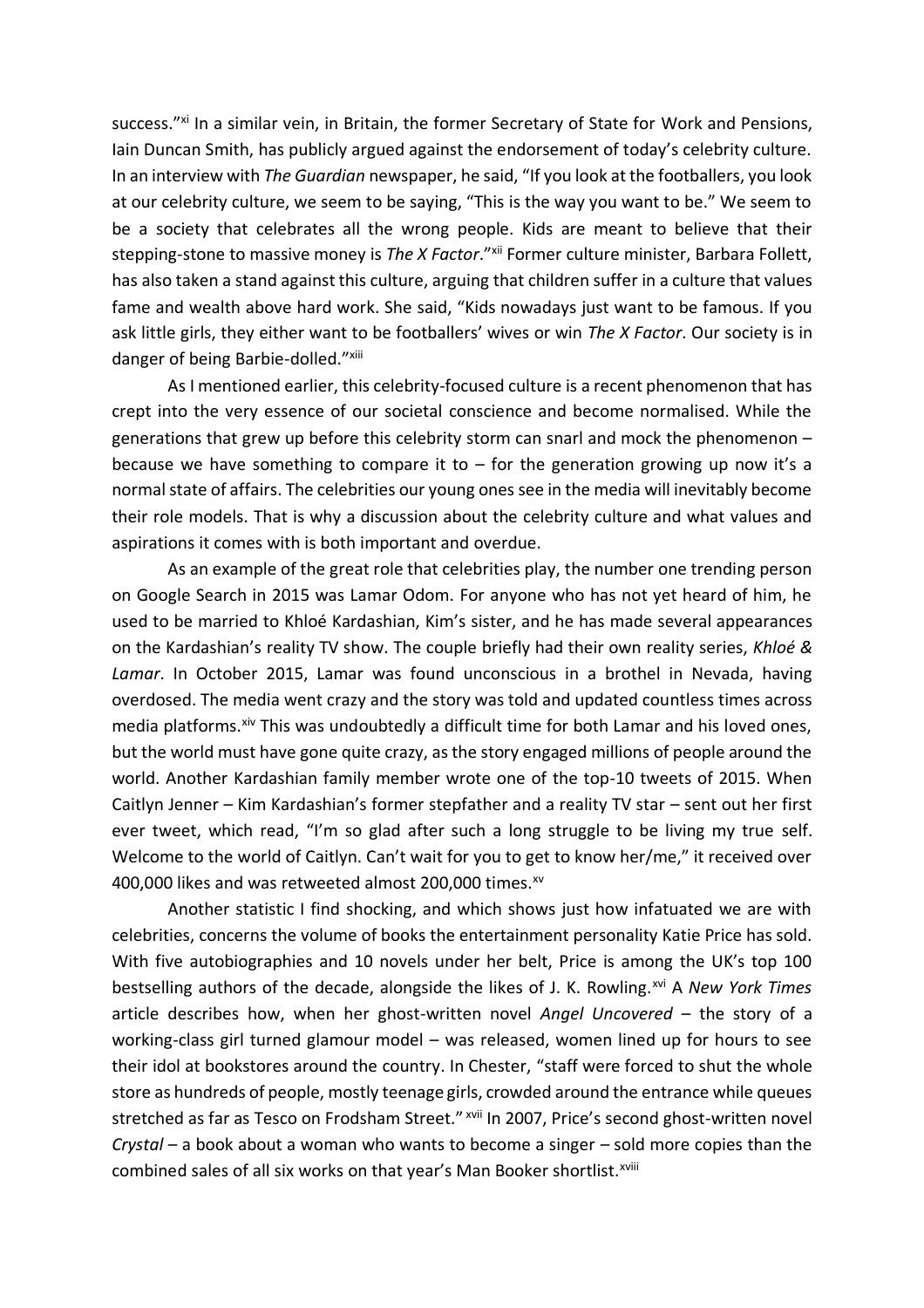Katie Price is a good example of a celebrity who has become a role model for many young women. With her economic success (a net worth of around £45 million), shrewd business sense and sexual freedom, she is frequently presented in popular culture as embodying the achievements feminism made possible. The celebrity icon started off her career as a Page 3 Girl and glamour model under the name Jordan. Her fame and seemingly exciting and luxurious lifestyle has inspired many women to follow in her footsteps. A 2005 UK online survey of almost 1,000 girls aged 15-19 found that 63 per cent considered 'glamour model' and 25 per cent considered 'lap dancer' as their ideal profession. This was from a list of choices that included teacher and doctor. That must be the Katie Price, or Jordan, effect.

A related 'Jordan effect' is the reported increase in 'boob jobs', i.e. women having breast augmentation procedures.<sup>xix</sup> The *Daily Mail* ran a report in 2008 on a group of teenage girls whose role model was Katie Price. Some were saving up to have their breasts enlarged in order to become glamour models, just like their heroine. According to one of the girls, "Katie Price has got the perfect life  $-$  a career in modelling and on TV, plus books and other things – and she always looks pretty in magazines."<sup>xx</sup> That hits the point perfectly. As long as our youngsters are surrounded by a culture that praises money, fame and looks above anything else, the likes of Katie Price and Kim Kardashian will be the picture of success in their young eyes.

Another problem with having celebrities as role models is the way the media portrays them. The tabloids and other media knows that 'dirt' sells and, as such, more headlines are created when a famous person makes a mistake than when he or she has done something positive and honourable. Hence the abovementioned media frenzy around Lamar Odom. But what message does it send to young people when Paris Hilton and Lindsay Lohan hit the headlines for driving under the influence or Justin Bieber's police arrest picture is splashed across the front pages? Does it send a warning message of how not to behave or does it legitimise anti-social behaviour and spur young people to get into drugs and binge drinking?

Aside from what today's celebrity culture does to the aspirations of young people, what does it do to their wellbeing? According to a 2011 British study, 82 per cent of the 1,500 people questioned, who were aged between 13-24, thought that the media's obsession with celebrity created unachievable role models and is damaging to young people's self-esteem. The survey was carried out by Teesside University for O2's Think Big programme. Commenting on it, Professor Tony Chapman said that young people were caught between the fame and fortune of celebrity and what were realistic goals. Although he argued that most young people want a decent job, to be in a safe environment and to have a good relationship, he also said, "I think from time-to-time that even if they don't think it is realistic, they see the fame and fortune it gives a lot of these people and they look in the mirror and say who am I compared with that?"<sup>xxi</sup>

I will give the American *Twilight Saga* actress Kirsten Stewart the closing words for this chapter: "Fame is the worst thing in the world. Especially if it's pointless. When people say, 'I want to be famous'- why? You don't do anything."<sup>xxii</sup>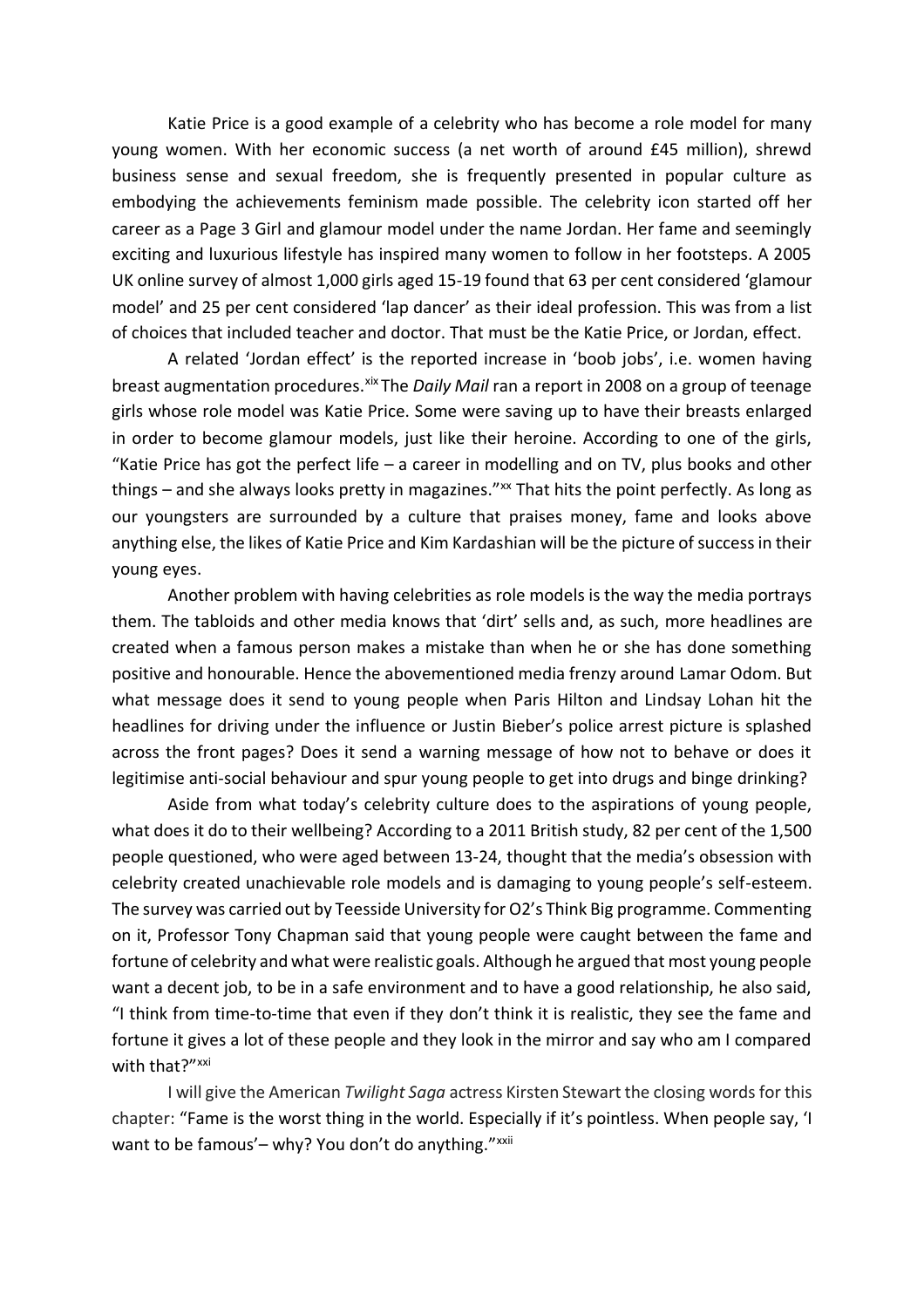$\overline{a}$ 

iii Driessens, O. (2013). The Celebritization of Society and Culture: Understanding the structural dynamics of celebrity culture. *International Journal of Cultural Studies* 16 (6): 641- 657.

iv Wikipedia. (2017). *Famous for being famous*. Retrieved July 10, 2017, from [https://en.wikipedia.org/wiki/Famous\\_for\\_being\\_famous](https://en.wikipedia.org/wiki/Famous_for_being_famous)

<sup>v</sup> Rockwell, D. & Giles, D.C. (2009). Being a Celebrity: A phenomenology of fame. *Journal of Phenomenological Psychology* 40 (2009): 178–210.

vii Thomas, L. (2009, August 21*).* The X Factor: Essex Cheryl Cole lookalike with an Estuary drawl makes judges drool as she starts to sing. *Mail Online*. Retrieved from [http://www.dailymail.co.uk/tvshowbiz/article-1207888/The-X-Factor-Wailing-Lithuanians-](http://www.dailymail.co.uk/tvshowbiz/article-1207888/The-X-Factor-Wailing-Lithuanians-Cheryl-Cole-lookalike-heartthrob-twins-appear-show.html)[Cheryl-Cole-lookalike-heartthrob-twins-appear-show.html](http://www.dailymail.co.uk/tvshowbiz/article-1207888/The-X-Factor-Wailing-Lithuanians-Cheryl-Cole-lookalike-heartthrob-twins-appear-show.html) 

viii Winter, K. (2014, August 5). Generation Greed? Three-quarters of children between five and ten believe money can buy you happiness. *Mail Online.* Retrieved from [http://www.dailymail.co.uk/femail/article-2716893/Generation-Greed-Three-quarters-](http://www.dailymail.co.uk/femail/article-2716893/Generation-Greed-Three-quarters-children-five-ten-believe-money-buy-happiness.html)

[children-five-ten-believe-money-buy-happiness.html](http://www.dailymail.co.uk/femail/article-2716893/Generation-Greed-Three-quarters-children-five-ten-believe-money-buy-happiness.html)

ix Taylor Herring (2009, October 6). *When I Grow Up I Want to Be...*. Retrieved from <http://www.taylorherring.com/blog/index.php/tag/traditional-careers/>

<sup>x</sup> Bloom, L. (2011). *Think: Straight Talk for Women to Stay Smart in a Dumbed Down World*. New York, NY: Vanguard Press Inc.

xi Hyde, M. (2013, August 15). Criticising Kanye and Kim Kardashian? What was Barack Obama thinking? *The Guardian*. Retrieved from

[http://www.theguardian.com/lifeandstyle/lostinshowbiz/2013/aug/15/kanye-west-kim](http://www.theguardian.com/lifeandstyle/lostinshowbiz/2013/aug/15/kanye-west-kim-kardashian-barack-obama)[kardashian-barack-obama](http://www.theguardian.com/lifeandstyle/lostinshowbiz/2013/aug/15/kanye-west-kim-kardashian-barack-obama)

xii Wintour, P. & Lewis, P. (2011, December 9). X Factor culture fuelled the UK riots, says Iain Duncan Smith. *The Guardian*. Retrieved from

<http://www.theguardian.com/uk/2011/dec/09/x-factor-culture-fuelled-riots>

xiii metrowebukmetro. (2008, October 15)*.* 'Girls just want to be famous nowadays', says minister. *Metro*. Retrieved from [http://metro.co.uk/2008/10/15/girls-just-want-to-be](http://metro.co.uk/2008/10/15/girls-just-want-to-be-famous-nowadays-says-minister-32268/)[famous-nowadays-says-minister-32268/](http://metro.co.uk/2008/10/15/girls-just-want-to-be-famous-nowadays-says-minister-32268/)

xiv Wikipedia. (2017). *Lamar Odom*. Retrieved July 10, 2017, from

[https://en.wikipedia.org/wiki/Lamar\\_Odom;](https://en.wikipedia.org/wiki/Lamar_Odom) Cosgrave, J. (2015, December 16). Google's most popular search terms of 2015. *CNBC*. Retrieved from

<http://www.cnbc.com/2015/12/16/googles-most-popular-search-terms-of-2015.html>

xv Yandoli, K. L. (2015, December 7). Here are the 10 most popular tweets from 2015. *BuzzFeed*. Retrieved from [http://www.buzzfeed.com/krystieyandoli/here-are-the-most](http://www.buzzfeed.com/krystieyandoli/here-are-the-most-popular-tweets-from-2015#.jaOxxDQ3dP)[popular-tweets-from-2015#.jaOxxDQ3dP](http://www.buzzfeed.com/krystieyandoli/here-are-the-most-popular-tweets-from-2015#.jaOxxDQ3dP)

<sup>i</sup> Wikipedia. (2017). *Kim Kardashian*. Retrieved July 10, 2017, from

[https://en.wikipedia.org/wiki/Kim\\_Kardashian](https://en.wikipedia.org/wiki/Kim_Kardashian); McCluskey, M. (2015, December 25). Here's why the world was obsessed with Kim Kardashian in 2015. *Time*. Retrieved from <http://time.com/4160495/kim-kardashian-google-searches-2015/>

ii Harmon, K. (n. d.). *Celebrity Culture*, *Bibliographic Review*. Retrieved from [http://iasc](http://iasc-culture.org/THR/archives/Celebrity/7.1LBibliography.pdf)[culture.org/THR/archives/Celebrity/7.1LBibliography.pdf](http://iasc-culture.org/THR/archives/Celebrity/7.1LBibliography.pdf)

vi Foley, M. (2010). *The Age of Absurdity: Why modern life makes it hard to be happy*. London: Simon & Schuster UK Ltd.